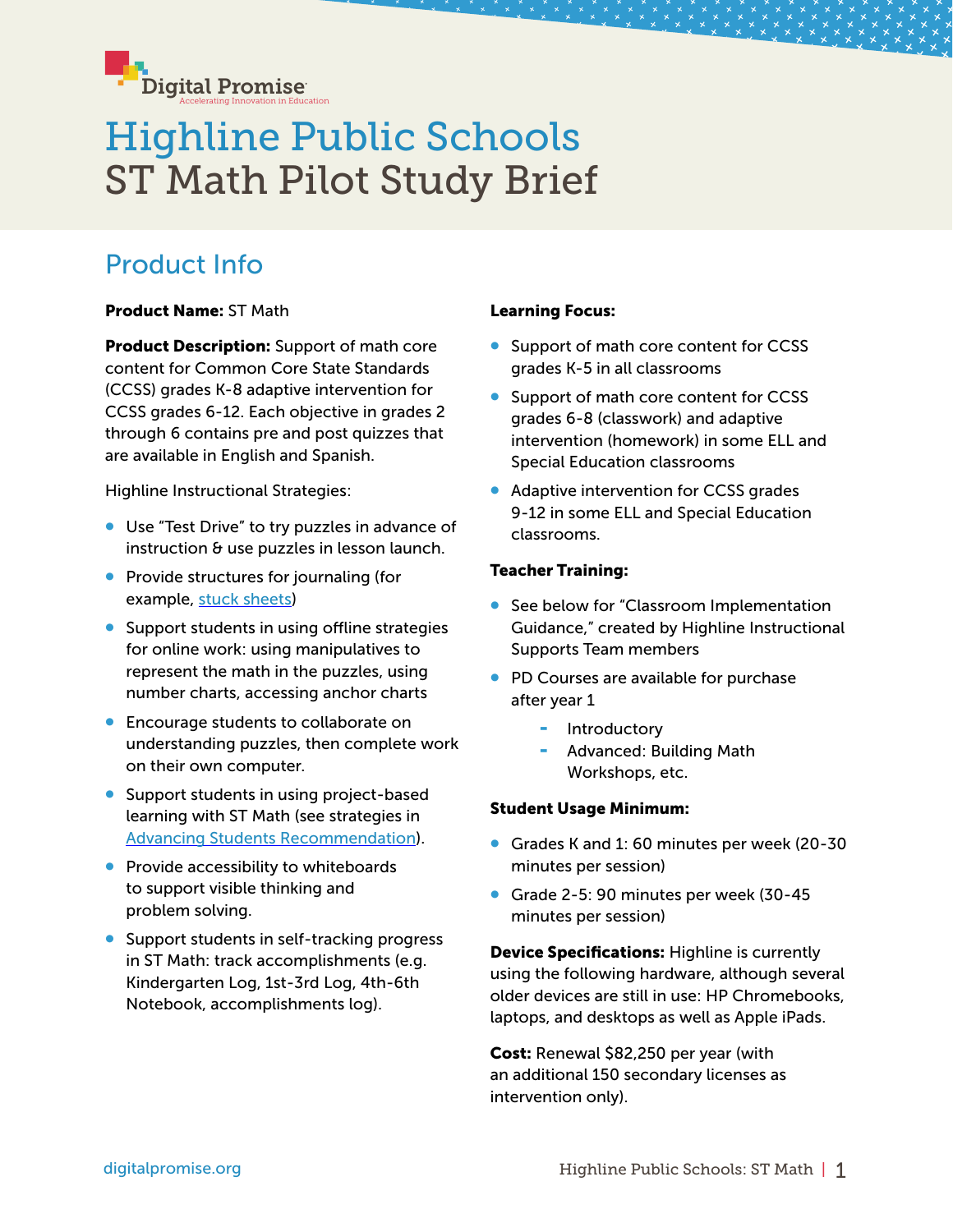# District Context

**District demographics:** Highline Public Schools has a total enrollment of 20,000 students attending 18 elementary, 4 middle, 4 comprehensive high, and 4 small high schools. Nearly 40% of the students identify as Hispanic, nearly a quarter of students identify as White, 15% of students identify as Black or African American, and 14% identify as Asian. 54% of students receive free or reduced price lunches in the district. 27% of Highline's students are English learners and about 15% have IEPs.

## Pilot Goal

Our goal is to study all digital tools to determine impact on student achievement in respective content areas as measured by standards-based metrics. This will be completed for each digital tool. Our team's work will be focused on communication of program components with school leadership to deepen knowledge of the instructional focus and how to analyze student outcomes.

A deeper understanding of each tool will help to build more fidelity such as syllabus progress of ST Math. Programs being used with fidelity will be analyzed with external data measurements to determine if student achievement is impacted. In our study of ST Math, we will identify students who have met syllabus progress and analyze their state assessment achievement to determine if there is in fact, correlation between the two metrics

### Implementation Plan

#### Duration: August 2016 to June 2018

Quality of Support: During the first year, schools purchase an in-person training. Additional ongoing training costs approximately \$2,500 per day. All schools have access, to Self-Guided Online Courses (Asynchronous via Web Browser) and Justin-Time Live Webinars (Instructor-Lead via WebEx). Teachers and administrators have the ability to track student progress, time on task, and standards mastery.

**Implementation Model: Teachers and paras** were trained to check student screens for status frames and address needs with each use, check in with students based on Alerts in Console weekly, track student progress

in the program (Are students making 3% per week syllabus progress in grades K-5? Are students in grades 6-12 making progress on their interventions?) monthly, and confirm that students are on track for at least 50% syllabus progress annually.

Administrators receive a monthly report to check usage and progress across grade levels and classrooms.

Data collected: Pre- and post-surveys were administered to educator and students to measure educator engagement and satisfaction as well as student engagement. Additionally, we will use usage reports.